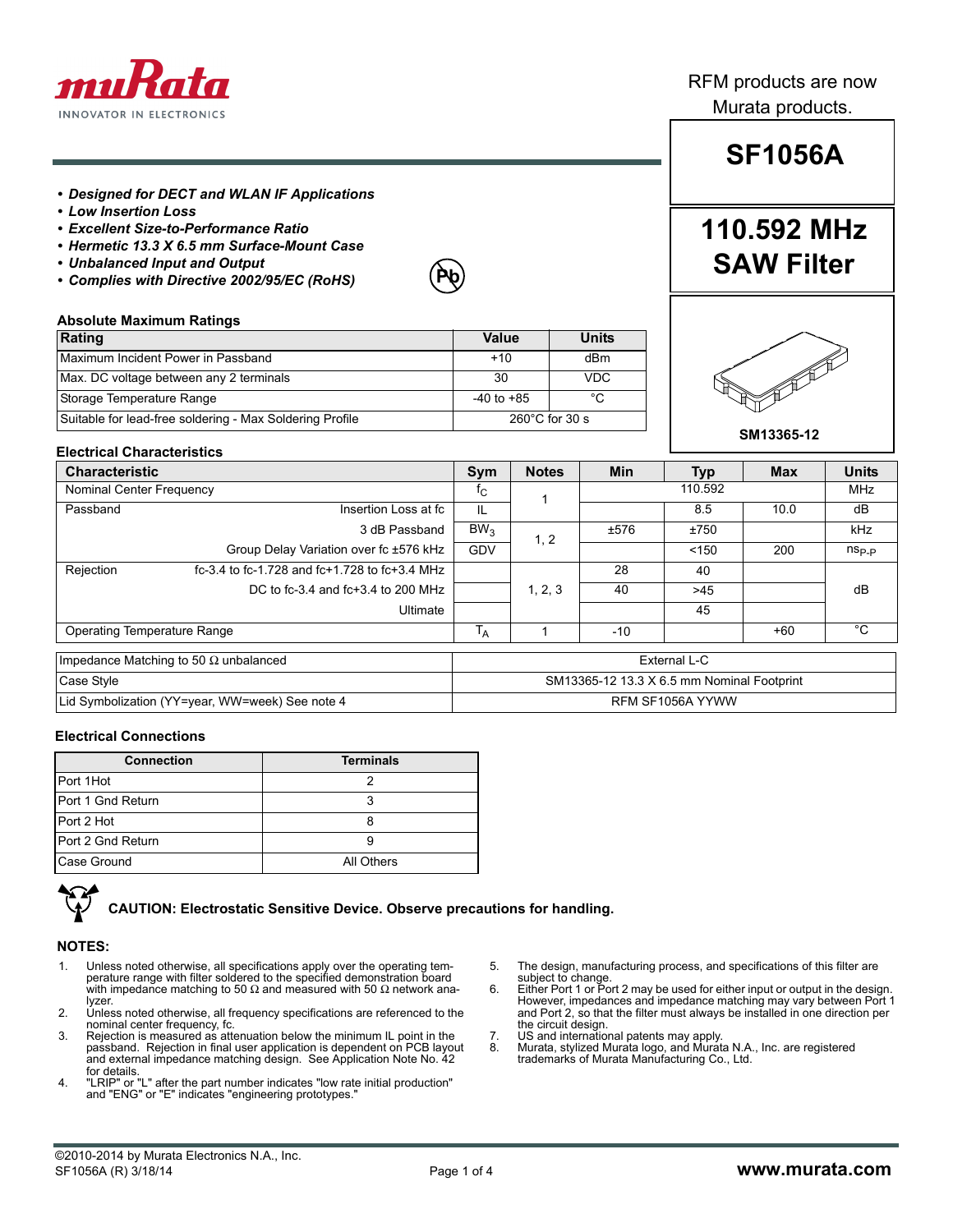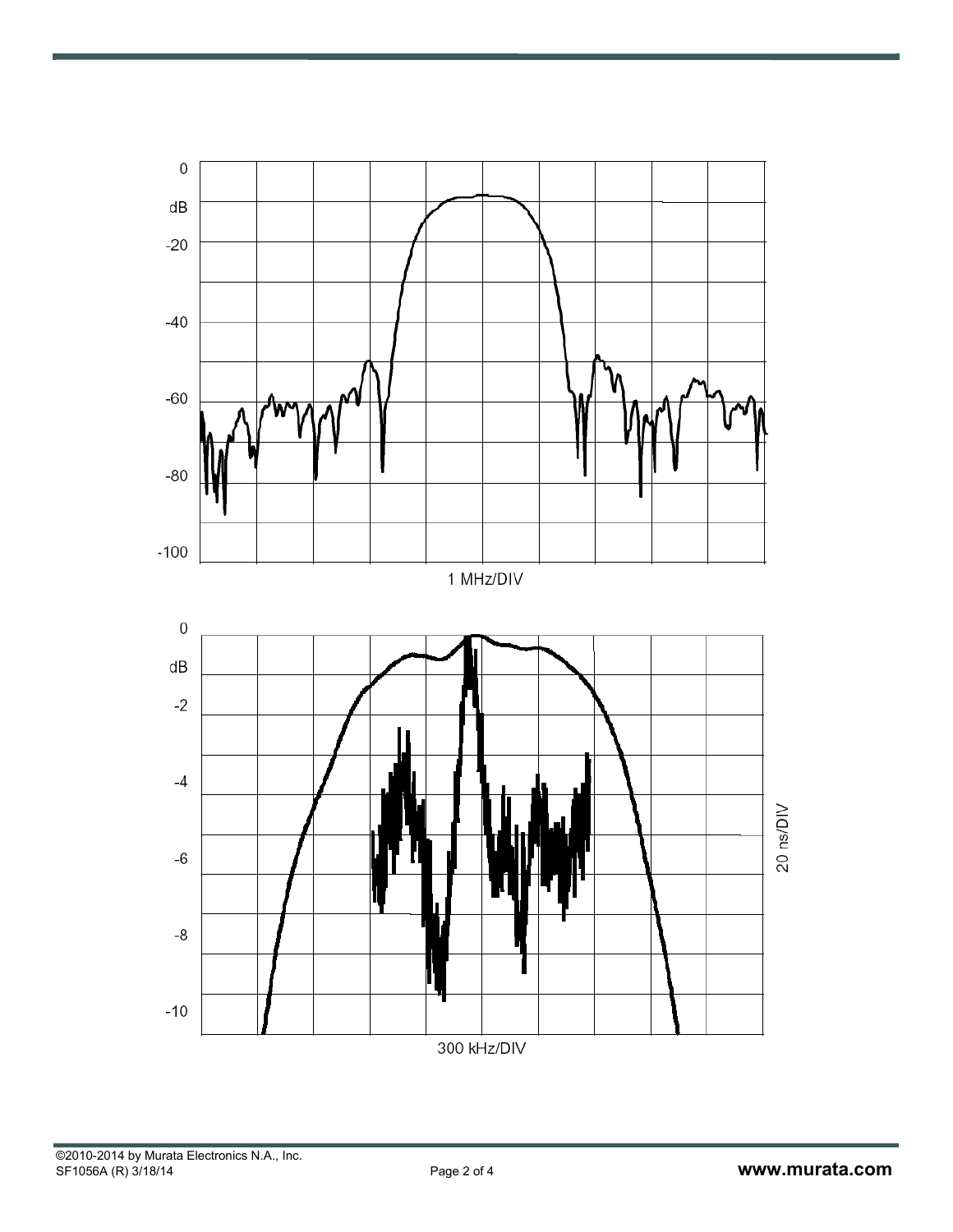## **Tape and Reel Specifications**



## **COMPONENT ORIENTATION and DIMENSIONS**

|                          |                                             | <b>Carrier Tape Dimensions</b>                |                             |  |
|--------------------------|---------------------------------------------|-----------------------------------------------|-----------------------------|--|
|                          |                                             | Ao                                            | $7.0$ mm                    |  |
|                          |                                             | Bo                                            | 13.8 mm                     |  |
|                          |                                             | Ko                                            | $2.0$ mm                    |  |
| COVER TAPE SIZE          |                                             | <b>Pitch</b>                                  | $12.0$ mm                   |  |
|                          |                                             | W                                             | 24.0 mm                     |  |
| ۰Kο<br><b>COVER TAPE</b> | > W<br>(CARRIER TAPE SIZE)<br><b>PIN #1</b> | ⊕<br>$A_0 -$<br><b>USER DIRECTION OF FEED</b> | Ð<br>$Bo -$<br>Ρ<br>(PITCH) |  |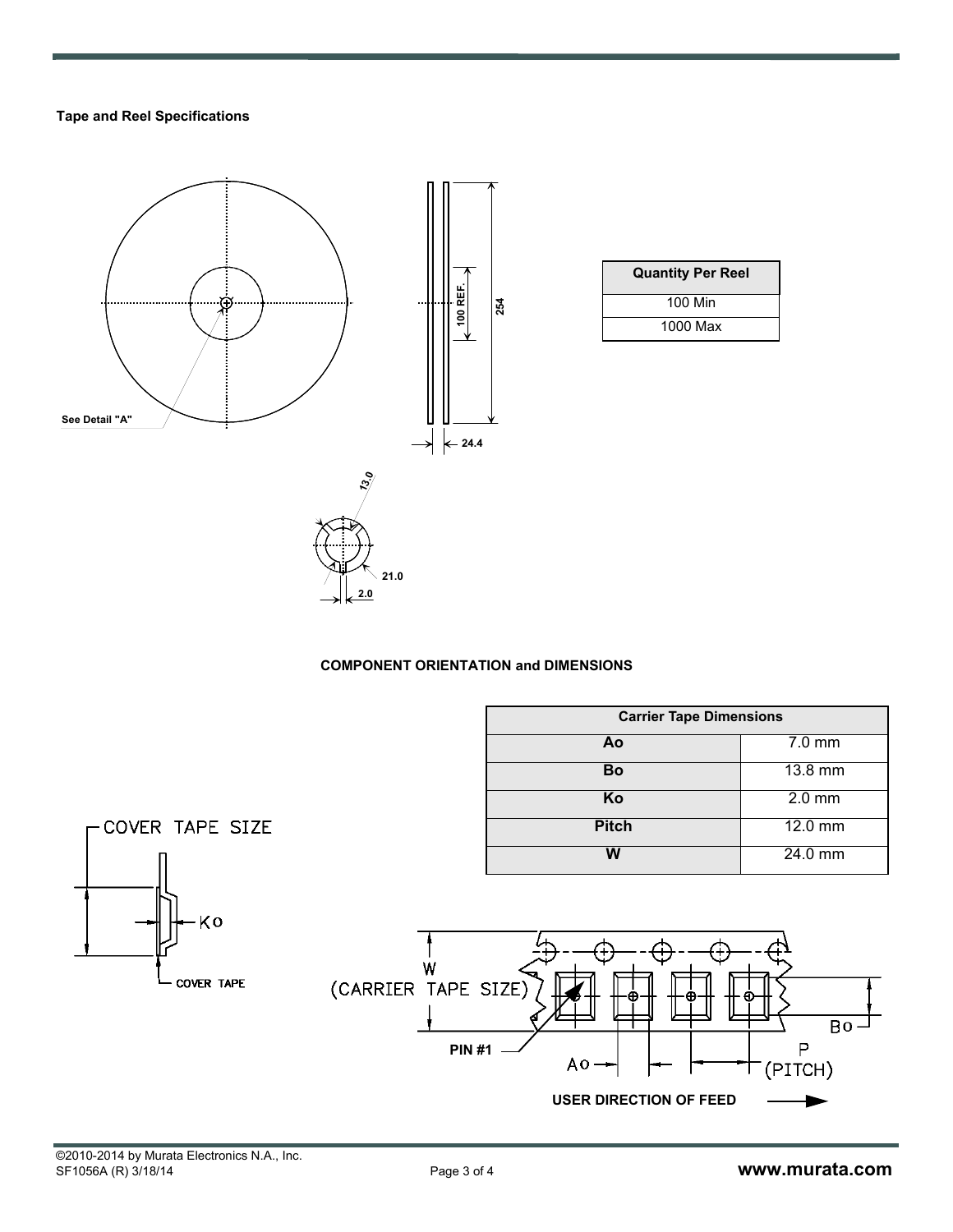## **SM13365-12 Case**

## **12-Terminal Ceramic Surface-Mount Case 13.3 x 6.5 mm Nominal Footprint**



| <b>Case Dimensions</b> |       |            |            |            |               |            |
|------------------------|-------|------------|------------|------------|---------------|------------|
| <b>Dimension</b>       |       | mm         |            |            | <b>Inches</b> |            |
|                        | Min   | <b>Nom</b> | <b>Max</b> | <b>Min</b> | <b>Nom</b>    | <b>Max</b> |
| A                      | 13.08 | 13.31      | 13.60      | 0.515      | 0.524         | 0.535      |
| в                      | 6.27  | 6.50       | 6.80       | 0.247      | 0.256         | 0.268      |
| C                      |       | 1.91       | 2.00       |            | 0.075         | 0.079      |
| D                      |       | 1.50       |            |            | 0.059         |            |
| E                      |       | 0.79       |            |            | 0.031         |            |
| н                      |       | 1.0        |            |            | 0.039         |            |
| P                      |       | 2.54       |            |            | 0.100         |            |

| <b>Materials</b>          |                                                                                       |  |  |  |  |
|---------------------------|---------------------------------------------------------------------------------------|--|--|--|--|
| Solder Pad<br>Termination | Au plating 30 - 60 uinches (76.2-152 µm) over 80-200<br>uinches (203-508 µm) Ni.      |  |  |  |  |
| Lid                       | Fe-Ni-Co Alloy Electroless Nickel Plate (8-11% Phos-<br>phorus) 100-200 uinches Thick |  |  |  |  |
| Body                      | $Al_2O_3$ Ceramic                                                                     |  |  |  |  |
| Pb Free                   |                                                                                       |  |  |  |  |

| <b>Electrical Connections</b> |                               |                      |  |  |
|-------------------------------|-------------------------------|----------------------|--|--|
|                               | <b>Connection</b>             | <b>Terminals</b>     |  |  |
| Port 1                        | Input or Return               | 2                    |  |  |
|                               | Return or Input               | 3                    |  |  |
| Port 2                        | Output or Return              | 8                    |  |  |
|                               | <b>Return or Output</b>       | 9                    |  |  |
|                               | Ground                        | All others           |  |  |
|                               | <b>Single Ended Operation</b> | Return is ground     |  |  |
|                               | <b>Differential Operation</b> | <b>Return is hot</b> |  |  |